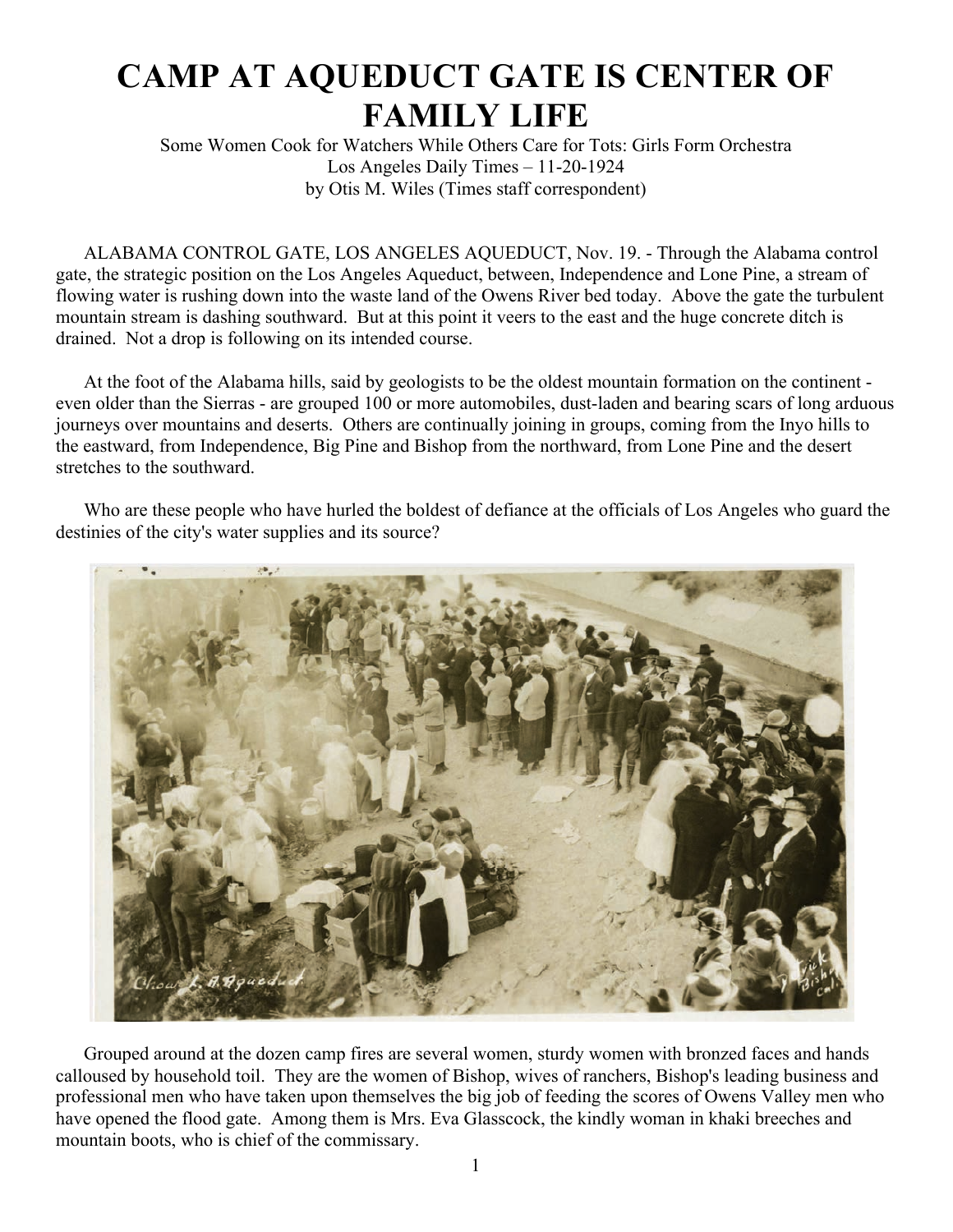Mrs. Glasscock is the wife of Harry A. Glasscock, publisher of the Owens Valley Herald and the Inyo Independent. Each morning at 7 o'clock she drives to the control gate from Bishop, fifty-seven miles to the northward, and drives back again at 9 p.m. Today, in addition to superintending the feeding of the men, Mrs. Glasscock also admitted running an issue of her husband's paper off the press." And all of us have kiddies to take care of and feed and send to school," she said.

The barbecue has just ended. It has lasted all the afternoon. Mrs. Glasscock and her women helpers had charge of it. Bishop declared a holiday. Practically all of the town places of business were closed. The business men were at the head gate, and signs on their locked doors said so. They downed the food and they have been doing so since the gate was first "captured," and they intend to do so until an amicable settlement is reached.

The Bishop butchers supplied the meat, the Bishop bakers donated the bread and the Bishop grocers donated the other food, and fifty Bishop women each made a pie.

The barbecue ended, 350 residents of Owens Valley congregated in groups about the scene. Here was Sheriff "Charlie" Collins gnawing at a big chunk of barbecued meat. And these were the people who elected him.

Over there "Cop" John Fiehman is sitting on a rock and talking to the boys. "Cop" Fiehman was one of the earliest settlers in Owens Valley. He came here back in '68 with a twenty-mule team that consumed eighteen days on the trip. He admits having trouble with naked Indians and tells a vivid tale of the quake of '72 in Owens Valley, when twenty-six persons were killed and when the Owens River was shaken a mile off its original course. "Cop" Fiehman says his neighbors here at the head gate are right and he says he will stick with them to the finish – whatever the finish may be.

"The river use to be ours," he said, "the Aqueduct too it away, and now the ranchers are all dry."

Over here, by one of the improvised tents used as sleeping quarters for the men, stands "Doc" Boody, one of Bishop's physicians. He is looking after the physical condition of the men who remain night and day on the scene. Through the desert heat of the day and the chilly night.

"I came here eight years ago to live, after everybody said I was going to die," he said, "and this is the only place on earth I can live in and I'm going to remain living here until I die a natural death. They can't drive me out."

And weaving in and about among the groups of bronzed men, smiling women and laughing children is Rev. E. E. Schoffler, "the fighting parson" of Owens Valley. The "fighting parson" is pastor of the Bishop Baptist Church. Where his entire congregation is found, there he will be found also, he declares. He is carrying on, in visioning the day when peace, harmony and prosperity will once more visit Owens Valley, although it be a distant day.

The "fighting parson" has brought down an armload of song books. He has passed them among the 350 ranchers that cling to the Alabama hillside.